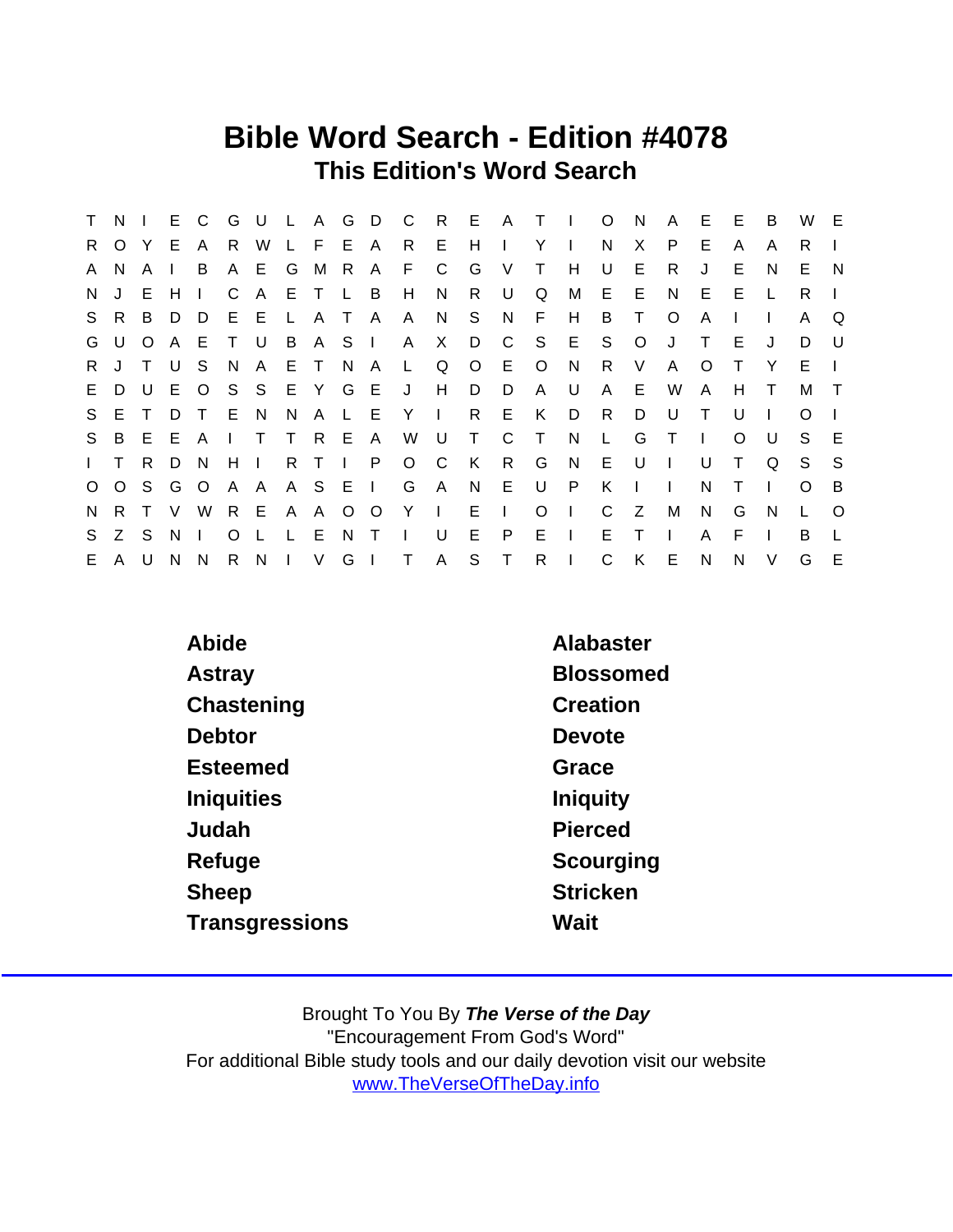## Bible Word Search - Edition #4078 Word Search Answer Guide

|              | Tni     |          |         |                         |         |                     |             |       |                           |              |              |       |                | e c G u l a g D C R E A T I O |              | - N          | a            | e            | e            | b            | W            | e.             |
|--------------|---------|----------|---------|-------------------------|---------|---------------------|-------------|-------|---------------------------|--------------|--------------|-------|----------------|-------------------------------|--------------|--------------|--------------|--------------|--------------|--------------|--------------|----------------|
| R.           |         | o v e    |         |                         |         |                     |             |       | A R w I f E a r E h i y i |              |              |       |                |                               | n            | $\mathbf{x}$ | P            | e            | a            | a            | r            | $\mathbf{I}$   |
| A            | n       |          | a i     |                         | B A e g |                     |             |       | M r A f C G v             |              |              |       | $-t$           | h                             | $\mathsf{u}$ | E            | $\mathsf{r}$ | - i          | $\mathbf e$  | n.           | e            | <sup>N</sup>   |
| Ni           |         | e h      |         | $\mathbf{I}$            |         |                     | C a E t L b |       | H                         |              | n r U        |       | $\mathsf{q}$   | m E E                         |              |              | n            | e            | e            | $\perp$      | $\mathsf{r}$ | $\mathbf{I}$   |
| S r          |         | b d      |         | D                       | E E     |                     | A t A       |       | a                         | n S          |              | n F   |                | H                             | b            | $\top$       | $\circ$      | a            | $\mathbf{i}$ | - i          | a            | Q              |
| G u          |         | $\circ$  | a a     |                         |         |                     |             |       | E T u B a S i a x         |              |              |       |                | d C S E s                     |              | $\circ$      | j            | t            | $\mathbf{e}$ | j            | D            | - U            |
| R.           | J       | $-t$     | u u     | S.                      |         |                     |             |       | n Ae T n a I q            |              | $\circ$      | e     | $\overline{O}$ | n                             | R            | $\vee$       | a            | $\mathsf{o}$ | $\mathbf{t}$ | Y            | E.           | $\mathbf{I}$   |
|              |         |          |         | E D U E o S s E Y g e j |         |                     |             |       |                           | h d D        |              |       | a U            |                               |              | a E          | <b>W</b>     | a            | h.           | $\top$       | M            | $\top$         |
|              | S E t D |          |         | $\top$                  |         |                     |             |       | e N n A l e y i r E k     |              |              |       |                | $\mathsf{d}$                  | R            | D            | <b>u</b>     | $-t$         | u            | $\mathbf{I}$ | $\Omega$     | - 1            |
| S.           |         |          |         | B e E A I t T R e a     |         |                     |             |       | W                         |              | u t C        |       | $-t$           |                               | n I          | G            | $-t$         | $\mathbf{I}$ | $\Omega$     | U            | S.           | - E            |
| $\mathbf{L}$ |         | T R d    |         | N.                      |         |                     |             |       | H I r T i p o c           |              | $\mathbf{k}$ | $R$ g |                | n e                           |              | $\mathsf{u}$ | $\sim 1$ .   | <b>u</b>     | $\mathbf{t}$ | Q            | S            | - S            |
|              |         |          |         | O O s G o A a a S e i g |         |                     |             |       |                           |              | a n E u      |       |                | p                             | $\mathsf{k}$ | i i          |              | N            | $\mathbf{t}$ | $\mathbf{L}$ | $\circ$      | b              |
| N.           |         |          | R t v W |                         |         |                     | r e a A o o |       | y i                       |              | $e \quad 1$  |       | $\circ$        | $\mathbf{I}$                  | $\mathbf{C}$ | z            | m            | n            | G            | N.           | L            | $\overline{O}$ |
| S.           | Z S     |          | n i     |                         |         | $0 \mid \cdot \mid$ |             | e n t | $\mathbf{i}$              | $\mathsf{u}$ | e            | P     | $\mathbf{e}$   | - i -                         | e            | t            | j.           | a            | $\mathbf{f}$ | $\mathbf{L}$ | B            | $\perp$        |
| e            | a       | <b>u</b> | n       | n r n i v g i t         |         |                     |             |       |                           | $\mathbf{a}$ | S T          |       | $R$            |                               | $\mathbf C$  | K            | $E_{\perp}$  | $\mathsf{N}$ | n            | $\mathsf{v}$ | $\mathsf{q}$ | e              |

Abide: Vertical **Alabaster:** Diagonal Astray: Vertical Blossomed: Vertical Chastening: Diagonal Creation: Horizontal Debtor: Vertical Devote: Vertical Esteemed: Diagonal Grace: Vertical Iniquities: Vertical **Initial Initial** Iniquity: Vertical Judah: Diagonal Pierced: Vertical Refuge: Diagonal Scourging: Diagonal Sheep: Diagonal Sheep: Stricken: Horizontal Transgressions: Vertical Wait: Diagonal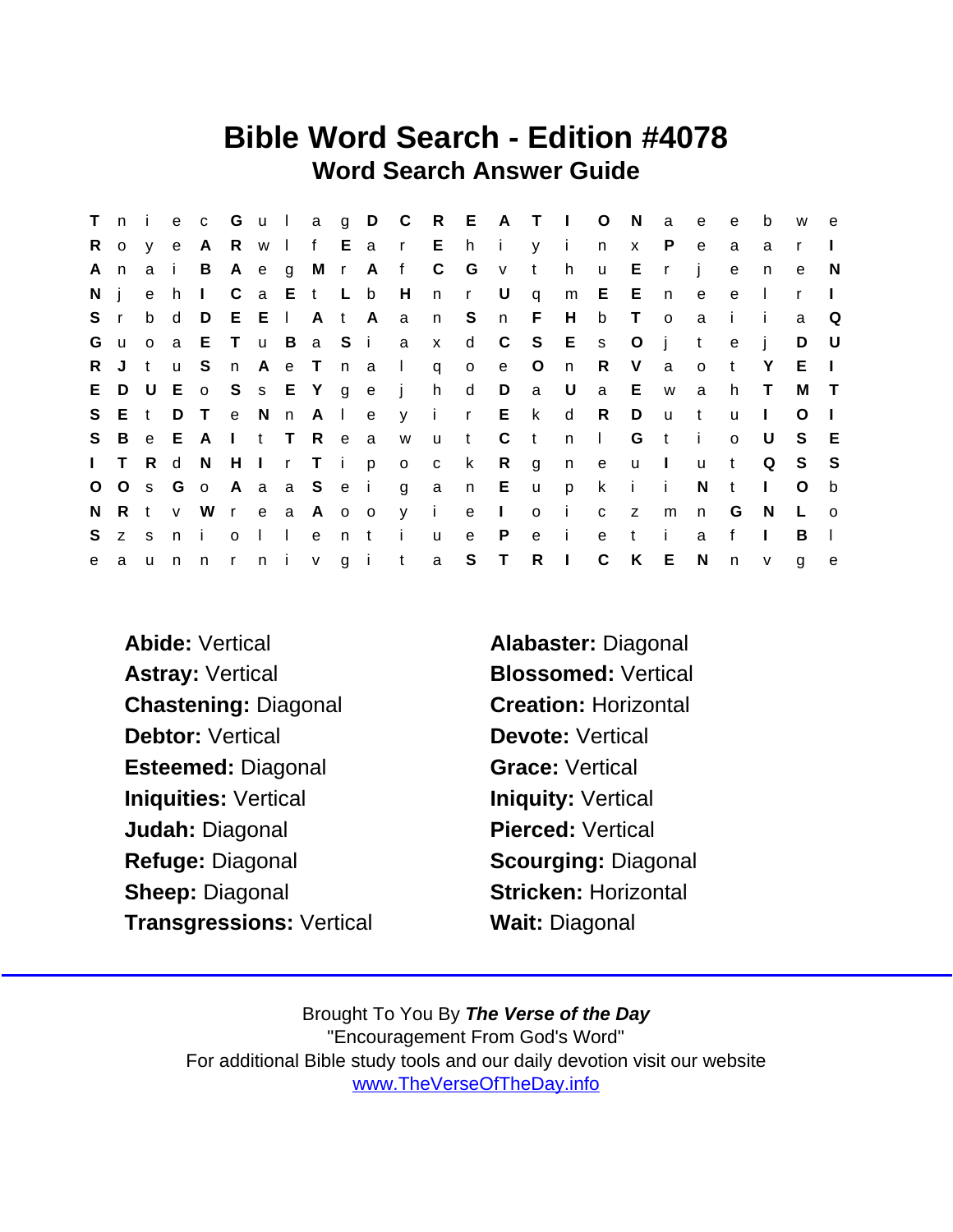# Bible Word Search - Edition #4078 Words Used And Their Definitions

#### Abide

To dwell; To stay

Alabaster A form of translucent gypsum

Astray

Wandering from the right place or course

Blossomed Grown or developed

**Chastening** Giving a punishment

**Creation** 

Something that which was made; usually refers to the material world constructed by God.

**Debtor** 

A person who owes something to another.

Devote To dedicate

Esteemed Regarded

**Grace** 

The force by which God extends to all persons so that they may choose to live under his leadership.

**Iniquities Sins**